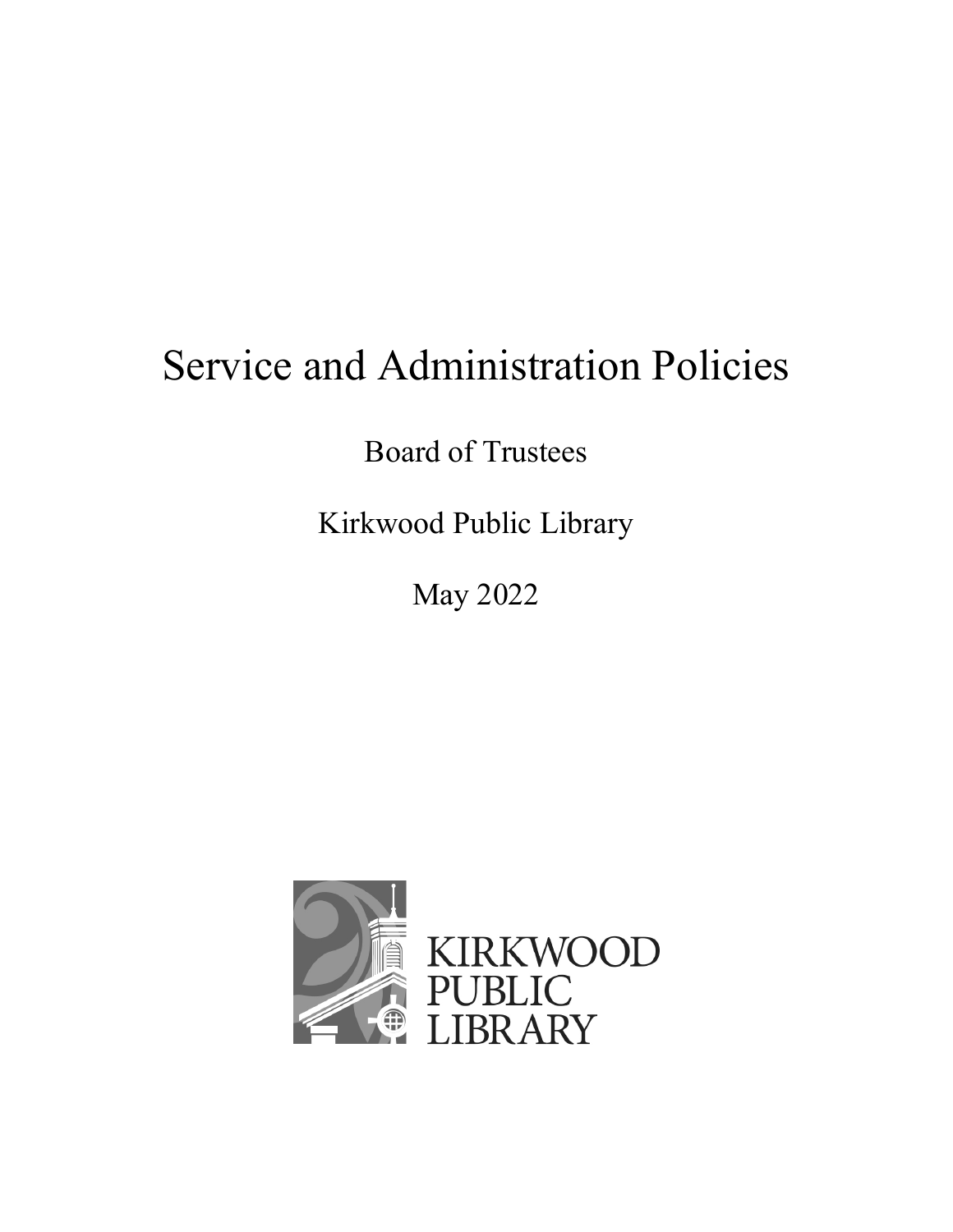## **TABLE OF CONTENTS**

| <b>Article I</b>   |                                                                  |                                                                                                                                                                                                                                                                                                                                                                                                                                                                                    |  |  |
|--------------------|------------------------------------------------------------------|------------------------------------------------------------------------------------------------------------------------------------------------------------------------------------------------------------------------------------------------------------------------------------------------------------------------------------------------------------------------------------------------------------------------------------------------------------------------------------|--|--|
| <b>Article II</b>  | Cooperation for Development of Public Library Service            |                                                                                                                                                                                                                                                                                                                                                                                                                                                                                    |  |  |
| <b>Article III</b> | Service Policies…………………………………………………………………………                     |                                                                                                                                                                                                                                                                                                                                                                                                                                                                                    |  |  |
|                    | Section 1<br>Section 2<br>Section 3                              | A. Organized Groups<br><b>B.</b> Communications<br>C. Annual Report<br>D. Public Library - School Library Relationship<br>E. Gift Acceptance<br>F. Sponsorship Policy and Procedures                                                                                                                                                                                                                                                                                               |  |  |
|                    | Section 4                                                        | $III-6$<br>A. Welcome<br><b>B.</b> Rights<br>C. Parental Supervision<br>D. Theft<br>E. Outreach<br>F. Internet Access Policy<br>G. Hours of Service<br>H. Displays<br>I. Book Returns<br>J. Behavior and Conduct<br>K. Unattended Child Policy<br>L. Surveys, Solicitation and Literature Distribution<br>M. Filming & Photography Policy<br>N. Kirkwood Public Library Technology Lab Policy<br>O. Kirkwood Public Library 3D Printing Policy<br>P. Video/Audio Conversion Policy |  |  |
|                    | Section 5                                                        | A. Civic Responsibility<br>$III-18$<br><b>B. Exam Proctoring</b>                                                                                                                                                                                                                                                                                                                                                                                                                   |  |  |
|                    | Section 6<br>Section 7                                           | A. Social Media Policy                                                                                                                                                                                                                                                                                                                                                                                                                                                             |  |  |
|                    | Section 8<br>Section 9<br>Section 10<br>Section 11<br>Section 12 | On-Site Library Sponsored Events Policy III-32                                                                                                                                                                                                                                                                                                                                                                                                                                     |  |  |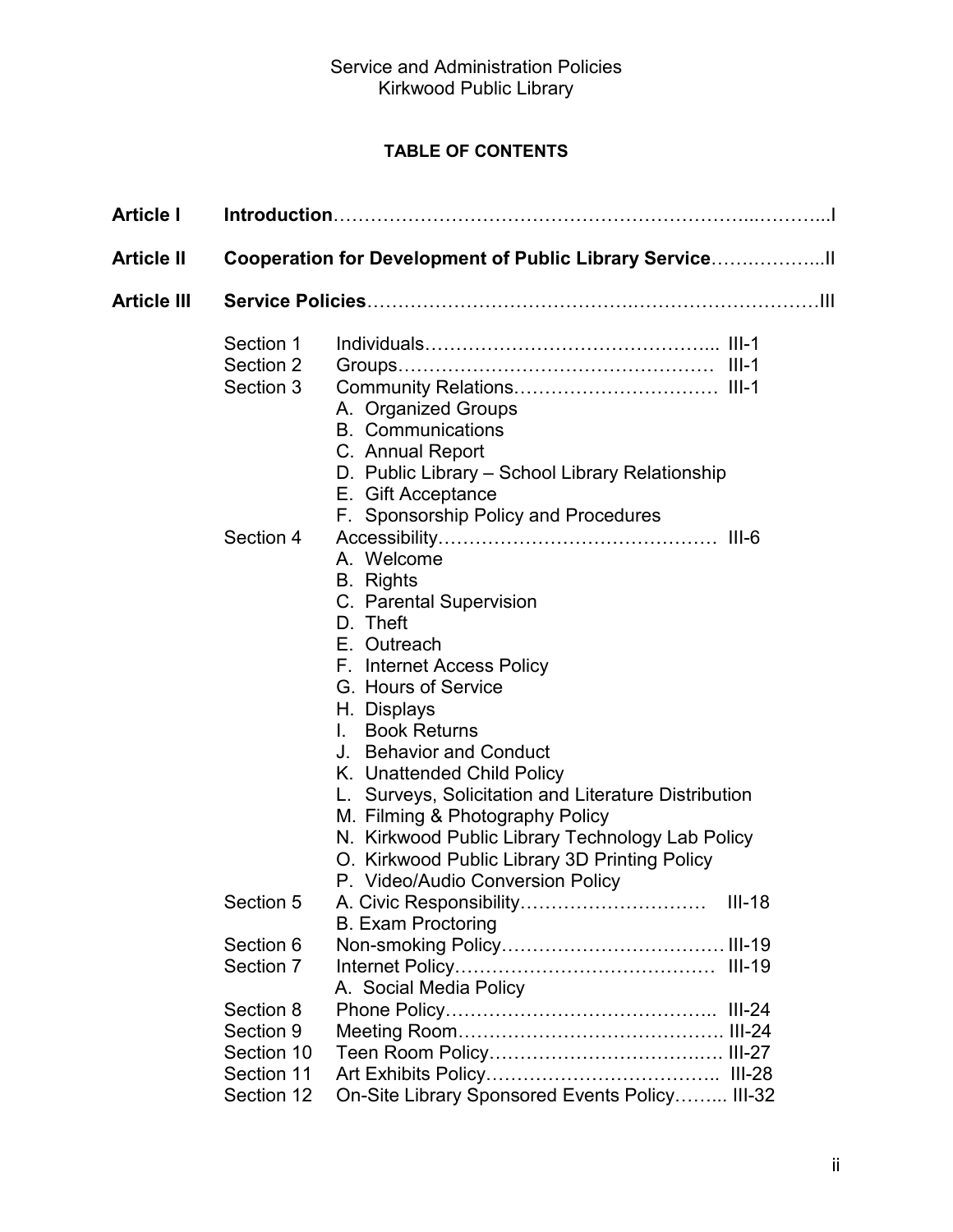### Service and Administration Policies Kirkwood Public Library

| <b>Article IV</b> |                                                                                                      |                                                                                                                                                                                                                                                          |  |
|-------------------|------------------------------------------------------------------------------------------------------|----------------------------------------------------------------------------------------------------------------------------------------------------------------------------------------------------------------------------------------------------------|--|
|                   | Section 1                                                                                            | A. Service to Adults<br>B. Service to Young Adults<br>C. Service to Children<br>D. Circulation (Loan) Service<br>E. Acquisitions & Cataloging Department<br>F. The Administration<br>G. The Business Office<br>1. Records Retention & Destruction Policy |  |
|                   | Section 2                                                                                            | H. Maintenance Department<br><b>Finances</b><br>B. Purchasing Policies and Procedures IV-8<br>E. Long Term Investment PolicyIV-38                                                                                                                        |  |
|                   | Section 3<br>Section 4<br>Section 5                                                                  | A. Classification<br><b>B.</b> Selection and Evaluation<br>C. Inventory                                                                                                                                                                                  |  |
|                   | Section 6                                                                                            | A. Registration<br><b>B. Confidentiality of Library Records</b><br>C. Policy on Presenting Library Cards<br>D. Borrowing Regulations<br>E. Umbrella Technology Policy<br>F. Early Literacy iPad Kit Policy                                               |  |
|                   | Section 7<br>Section 8                                                                               |                                                                                                                                                                                                                                                          |  |
| <b>Article V</b>  |                                                                                                      |                                                                                                                                                                                                                                                          |  |
|                   | Section 1<br>Section 2<br>Section 3<br>Section 4<br>Section 5<br>Section 6<br>Section 7<br>Section 8 | Materials Selection Plan V-1<br>a. Online Database and Digital Distributors V-3<br>Reconsideration of Library MaterialsV-3                                                                                                                               |  |
|                   |                                                                                                      |                                                                                                                                                                                                                                                          |  |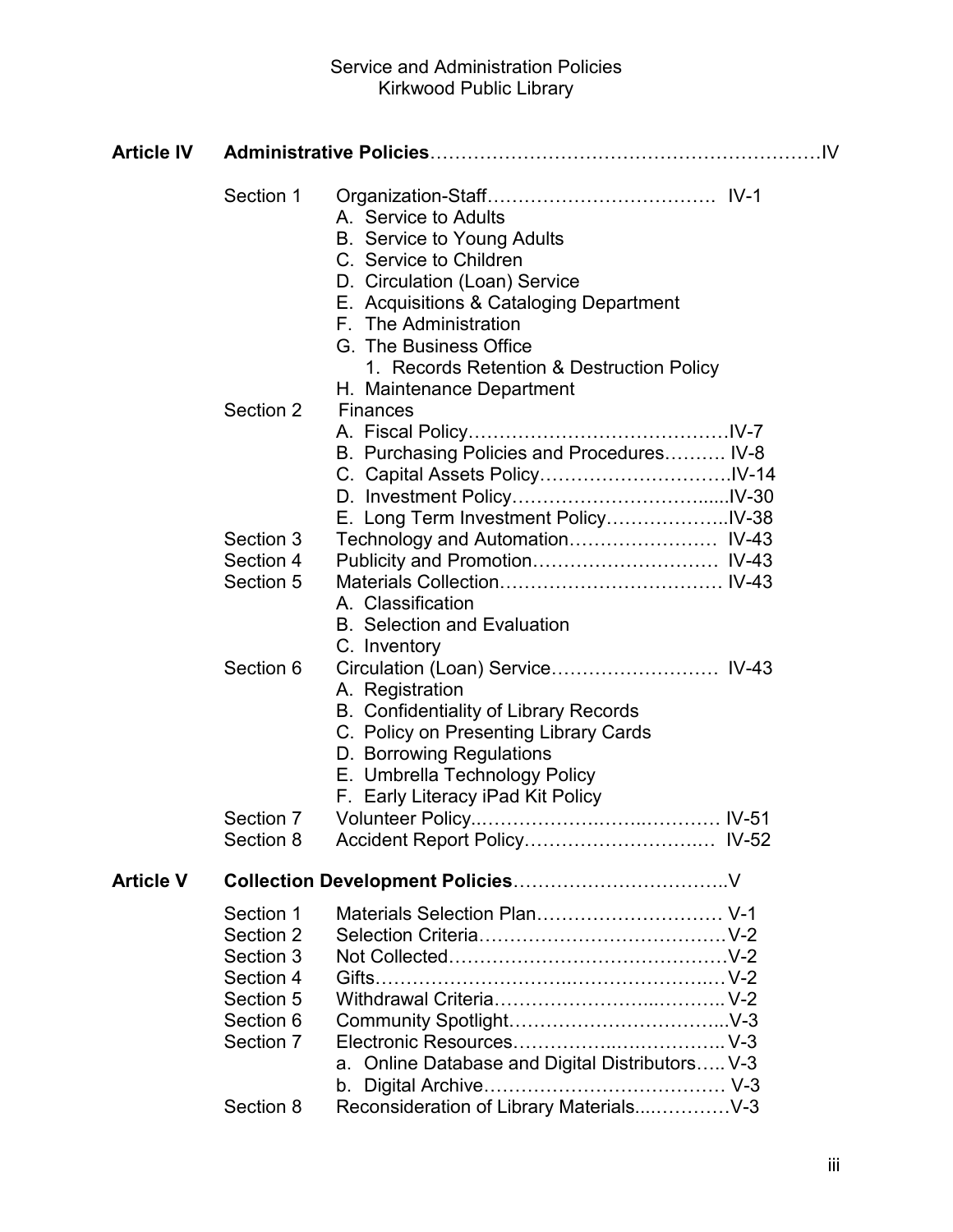| Article VI |                        |                                                                                                                                                                                                                                                                                                                                                                                                                                                |
|------------|------------------------|------------------------------------------------------------------------------------------------------------------------------------------------------------------------------------------------------------------------------------------------------------------------------------------------------------------------------------------------------------------------------------------------------------------------------------------------|
|            | Section 1              | A. Authority<br><b>B.</b> Purpose<br>C. Intent                                                                                                                                                                                                                                                                                                                                                                                                 |
|            | Section 2              | A. Establishment of Plan<br><b>B.</b> Administration of Plan<br>1. New Employees<br>2. Exempt and Non-Exempt Employee Pay<br>3. Promotions and Transfers<br>4. Merit Increases<br>5. Dates of Performance Evaluations<br>6. Prior Salary Scale                                                                                                                                                                                                 |
|            | Section 3<br>Section 4 | A. Termination Date<br><b>B.</b> Resignation<br>C. Retirement<br>D. Disability<br>E. Dismissal<br>F. Return of Library Property<br>G. Lay Off – Reduction of Work<br>H. Order of Lay Off and Recall                                                                                                                                                                                                                                            |
|            | Section 5              | A. Holidays<br><b>B.</b> Vacation<br>C. Personal Sick Leave<br>D. Occupational Injury or Illness<br>E. Emergency Leave<br>F. Victims Economic Safety and Security Leave<br>G. Emergency Sick Pay<br>H. Funeral Leave<br>I. Leave of Absence without Pay<br>J. Unexplained Absence without Leave<br>K. Military Leave of Absence<br>L. Annual Military Training Leave<br>M. Civic Leave<br>N. Vacation/Time Off Scheduling Policy for All Staff |
|            | Section 6              | Other Employee Benefits VI-14<br>A. Professional Dues Payment<br><b>B.</b> Conference Attendance<br>C. Tuition Reimbursement Program                                                                                                                                                                                                                                                                                                           |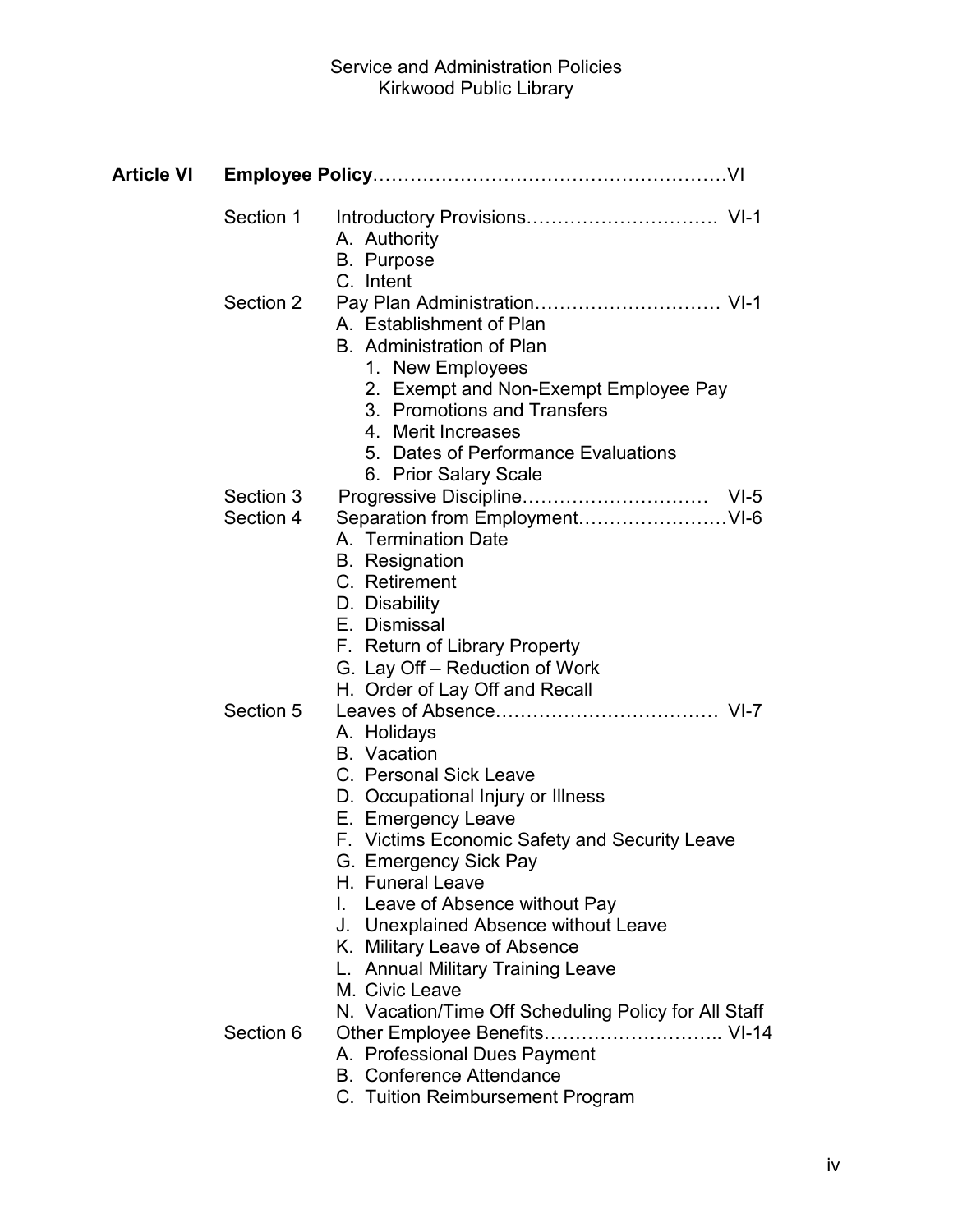#### Service and Administration Policies Kirkwood Public Library

| Section 7<br>Section 8 | D. Mileage Reimbursement Policy<br>E. Insurance<br>F. Employee Assistance Program<br>G. Pension<br>H. Deferred Compensation<br>Library Hours and Work Schedules VI-18<br>A. Hours<br><b>B.</b> Inclement Weather<br>C. Pay Day and Pay Period<br>D. Time and Attendance Records<br>E. Hours of Work |
|------------------------|-----------------------------------------------------------------------------------------------------------------------------------------------------------------------------------------------------------------------------------------------------------------------------------------------------|
| Section 9              | F. Family Visits<br>G. Staff Development Day                                                                                                                                                                                                                                                        |
|                        | A. Policy<br><b>B.</b> Sexual Harassment<br>C. Complaints<br>D. Investigation                                                                                                                                                                                                                       |
| Section 10             |                                                                                                                                                                                                                                                                                                     |
| Section 11             | Applicant Employee Background CheckVI-20                                                                                                                                                                                                                                                            |
| Section 12             | Dress Code for Kirkwood Public LibraryVI-21                                                                                                                                                                                                                                                         |
| Section 13             | <b>Employment Related Fair Credit Reporting Act</b>                                                                                                                                                                                                                                                 |
| Section 14             | Whistleblower/Fraud Policy and ProceduresVI-22<br>A. Reporting<br><b>B. Review Process</b><br>C. Investigation<br>D. Responsibilities                                                                                                                                                               |
| Section 15             |                                                                                                                                                                                                                                                                                                     |
| Section 16             | Kirkwood Public Library Board of Trustees and                                                                                                                                                                                                                                                       |
|                        |                                                                                                                                                                                                                                                                                                     |
| Section 17             |                                                                                                                                                                                                                                                                                                     |
| Section 18             | Non-Fraternization and Electronic                                                                                                                                                                                                                                                                   |
|                        |                                                                                                                                                                                                                                                                                                     |

#### **Appendices**

- A. Guidelines for Fines and Charges<br>B. Fines and Charges
- B. Fines and Charges<br>C. Property Disposal P
- Property Disposal Procedure
- D. Ordinance #5939<br>E. Internet and Tech
- E. Internet and Technology User Agreement<br>F. Freedom to Read Statement
- F. Freedom to Read Statement<br>G. Library Bill of Rights
- Library Bill of Rights